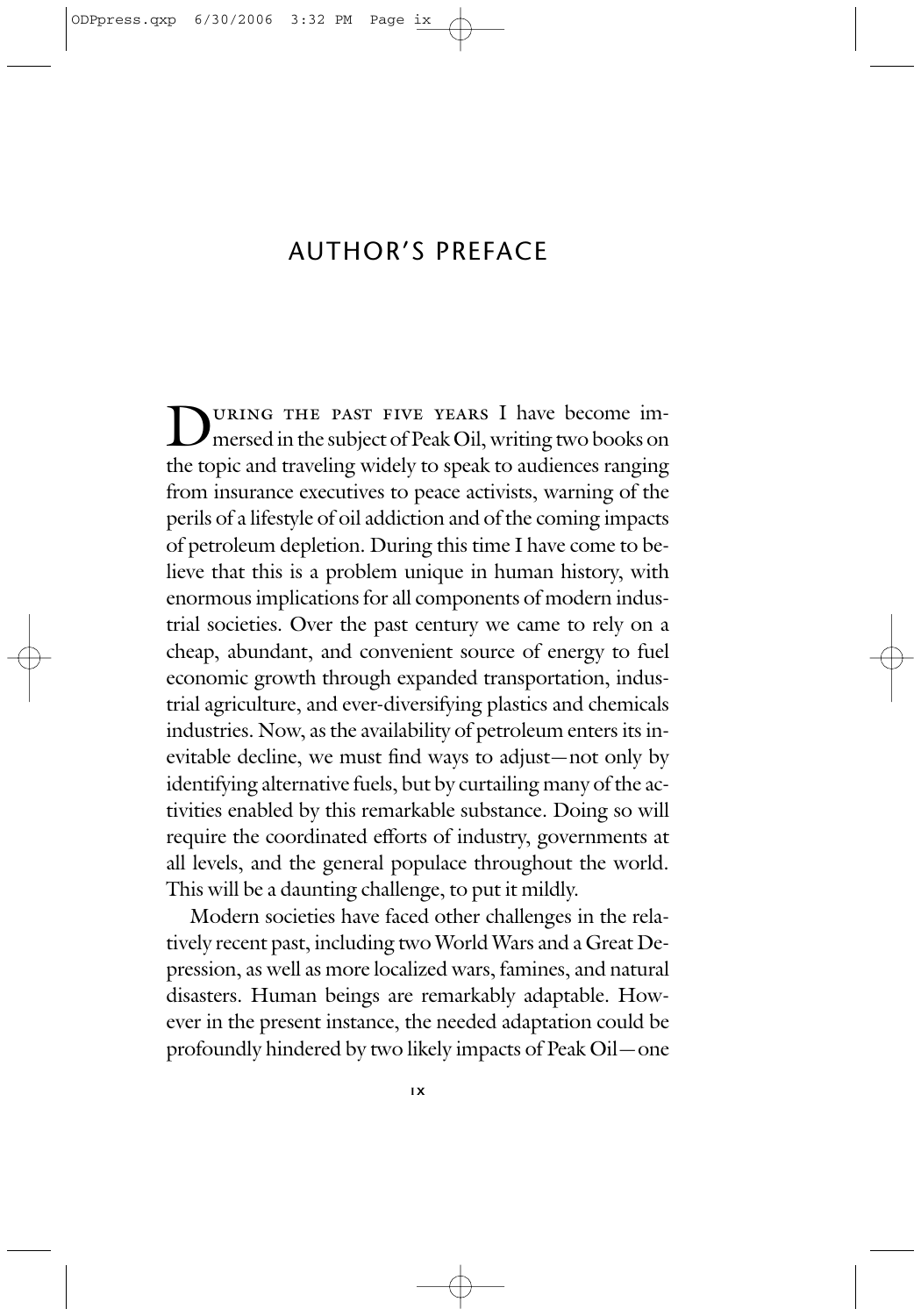economic and the other geopolitical. A protracted and growing global scarcity of the world's most important strategic resource is likely to lead to a meltdown of entire economies, making needed investments in alternative energy technologies and new post-petroleum infrastructure difficult. At the same time, competition between major world powers over remaining oil supplies is likely to increase dramatically and could escalate into open conflict on a scale never before seen. This turn of events would have horrific consequences for human beings and the natural world; it would also overwhelm the ability of any society to accomplish the energy transition in a coordinated and peaceful manner.

Clearly, humanity needs a way to keep these economic and political perils at bay while addressing the complex practical problem of reorganizing its industrial, agricultural, and transportation infrastructure to function without oil.

In 2002 I became aware that Dr. Colin J. Campbell, the British petroleum geologist who founded the Association for the Study of Peak Oil, had authored a Protocol to address this very situation. I read this Protocol document several times and came away thinking that here was a good idea with little chance of being implemented—just another of the many idealistic proposals that are churned out on a yearly basis by academics, concerned citizens, and small environmental organizations.

Then in May 2005 my wife Janet and I spent two days visiting Colin and Bobbins Campbell in the village of Ballydehob, Ireland, and in one long, illuminating conversation Colin explained to me how the Protocol would work.

At once I realized that the Oil Depletion Protocol is in fact practicable, that it would confer immense benefits to signatory nations, and that for the world as a whole it could make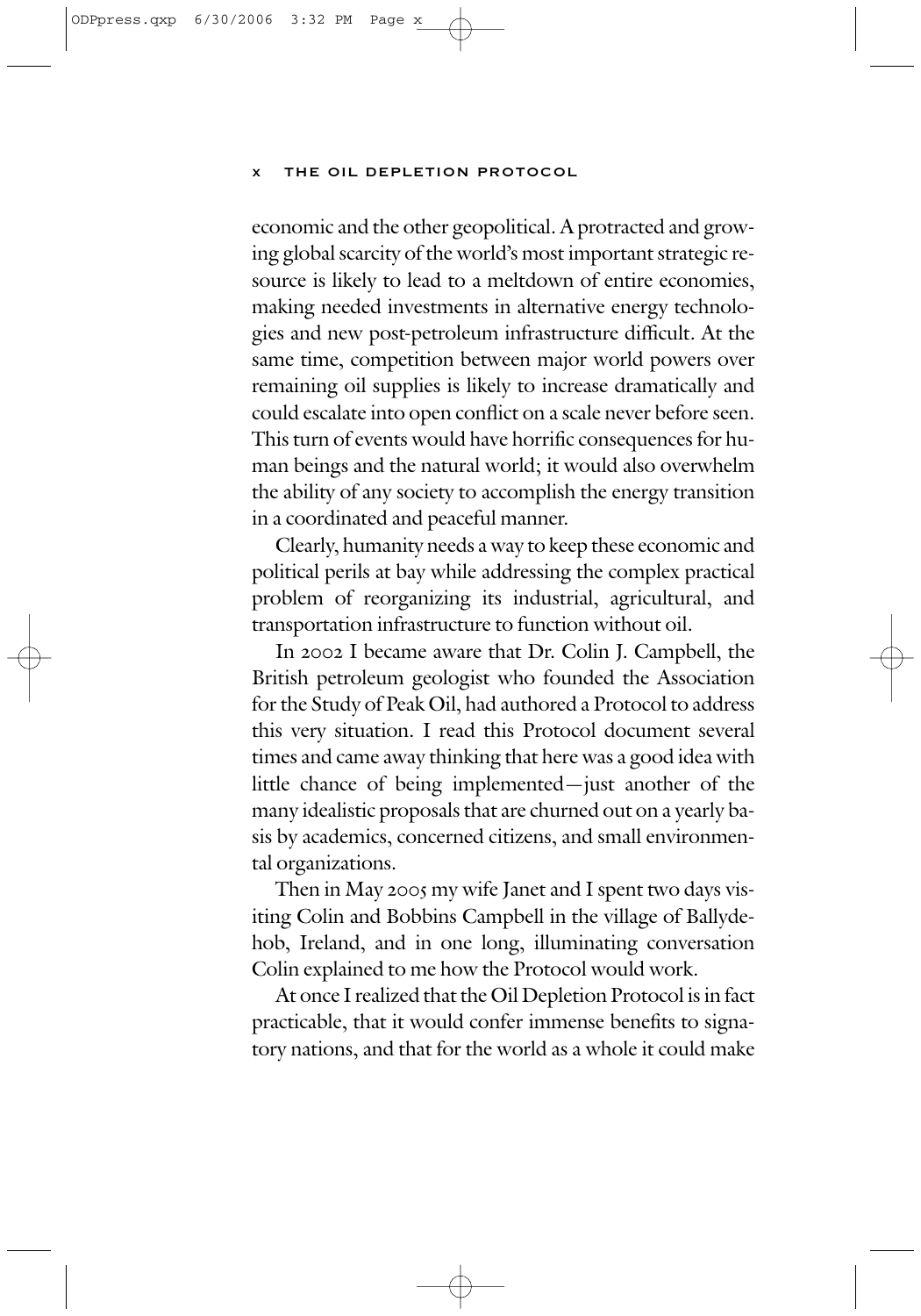the difference between adaptation and survival on one hand, or chaos and disintegration on the other.

It also became instantly clear that if I—who was devoting myself full-time to talking and writing about Peak Oil—was having trouble understanding the Protocol's implications, then surely much effort would be needed to convey its meaning to the busy policy makers who would have to ratify it, and to the hundreds of millions of citizens who would need to support its ratification in order to embolden their elected representatives.

The Protocol itself is so simple that its essence can be stated in a single sentence: signatory nations would agree to reduce their oil consumption gradually and uniformly according to a simple formula that works out to being a little less than three percent per year. That's almost all there is to it. Why should anyone need further explanation?

If my own experience with the Protocol is any reliable indication, there is in fact substantial need. While the Protocol itself may be straightforward, its historic importance, the means of its implementation, and the implications that flow from it require careful unpacking.

Hence this book.

Throughout the chapters that follow I use the plural pronoun "we" rather than "I" wherever self-reference is necessary simply as a way of acknowledging that, while I am responsible for composing most of the text herein, the book itself represents the work of many. First among these silent co-authors is of course Colin Campbell, who contributed several key draft paragraphs on technical points and was an essential consultant throughout. In addition, I would mention Jennifer Bresee, my research assistant, who not only